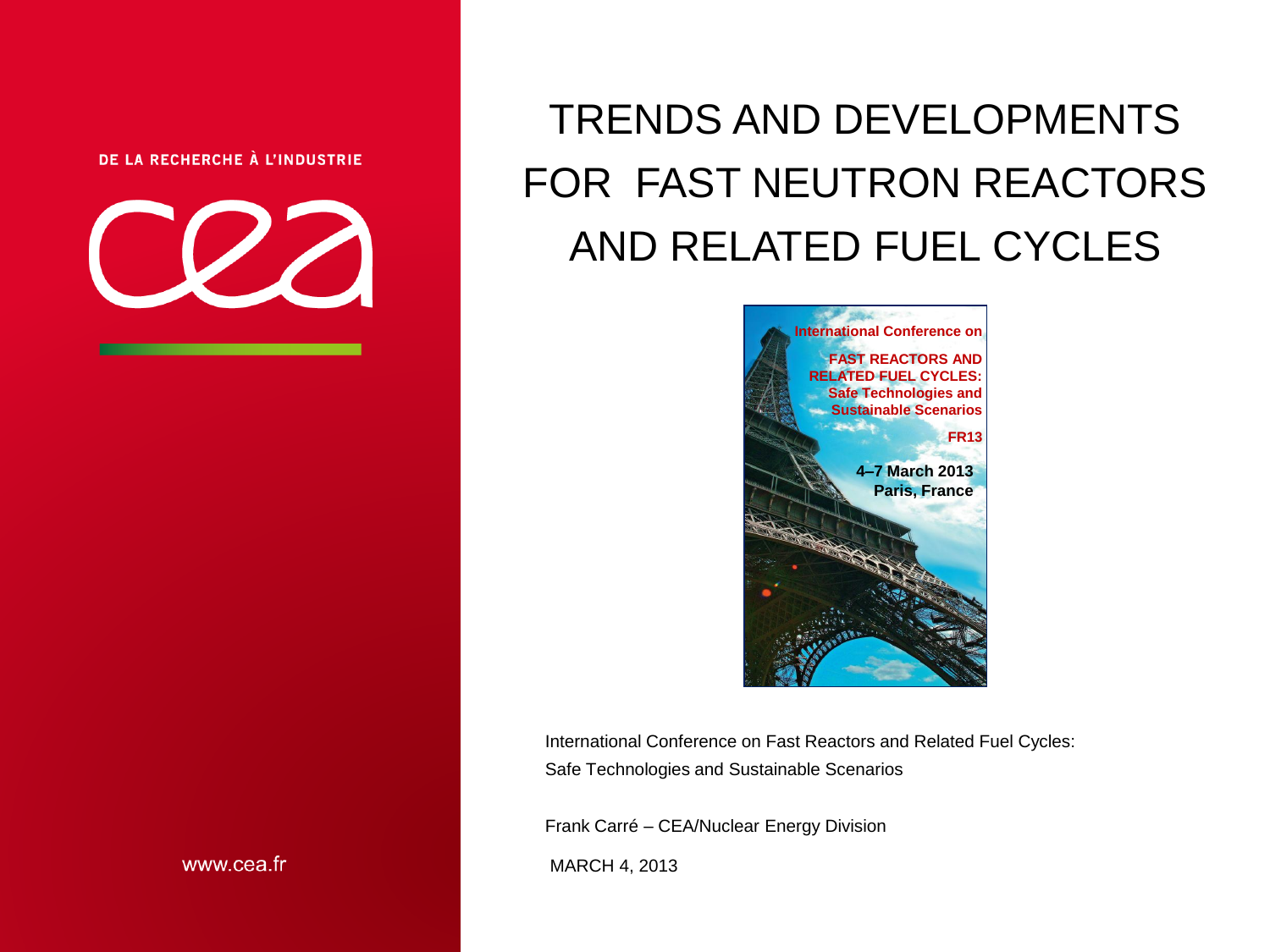

# **Outline**

## From FR09 to FR13

Safety, Security, Economics, Sustainability, Public acceptance

## **FR13 Program Highlights**

- Progress of Fast Neutron Reactor Technology *(near and longer terms)*
- Fast Reactor Safety Design Criteria (Panel-1)
- Sustainability of Advanced Fuel Cycles (Panel-2)
- **Noung Generation Event**

## **Perspectives**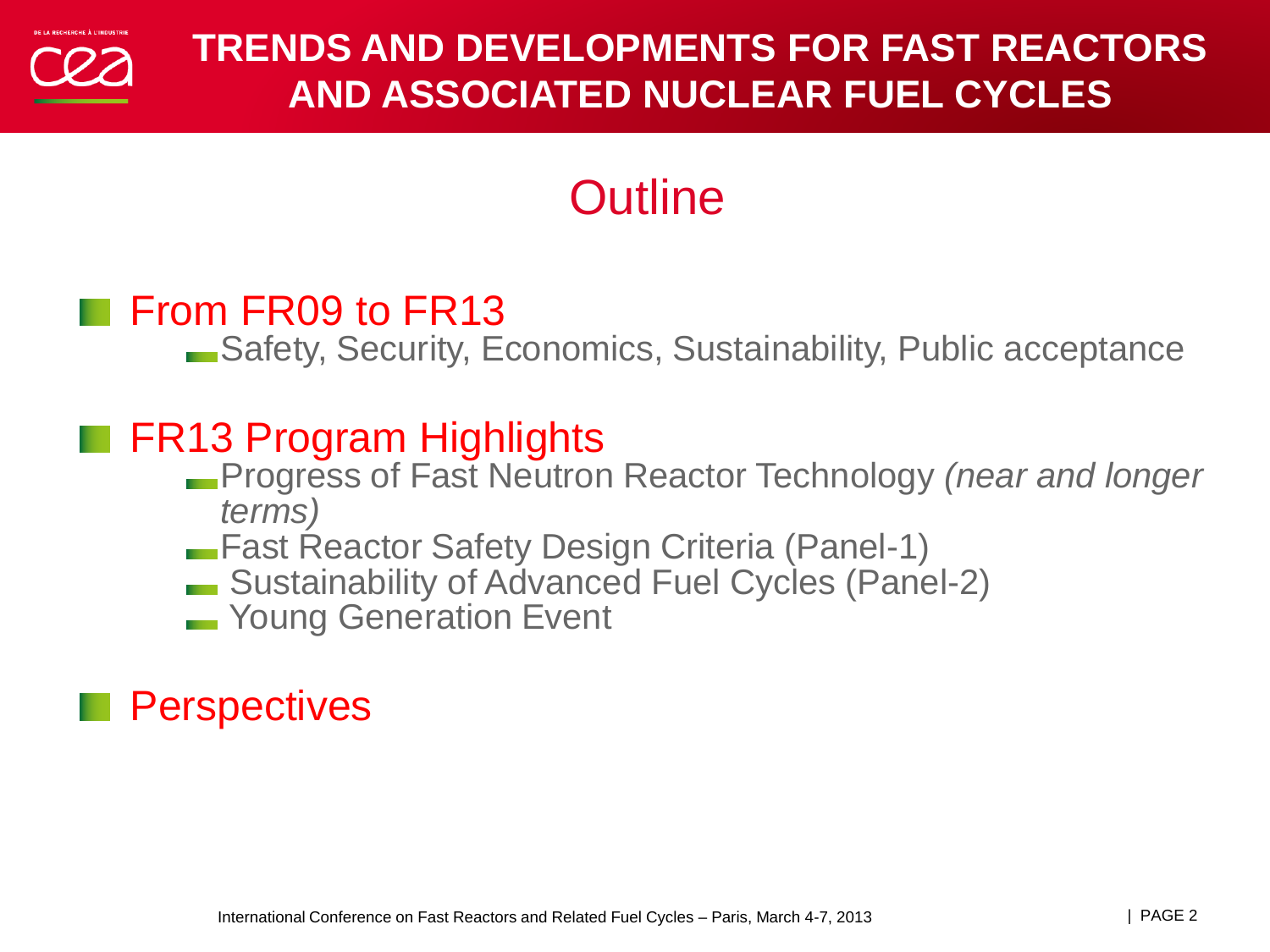

## **FAST REACTORS AND RELATED FUEL CYCLE FR-09 Challenges and Opportunities**

# FR-09, Kyoto – December 7-11, 2009  *(IAEA, JAEA et al.)*

- Revival of large international conferences on FNRs  $(1970s \rightarrow 1991$  (Kyoto)) & Support to Monju 380 + 200 participants, 130 papers & 160 posters Challenges and Opportunities Sodium-FR + Lead-FR & Gas-FR Pool vs Loop designs Oxide, Metal, Carbide, Nitride Fuels Minor Actinide Management (Np, Am, MA…) Reprocessing & Recycling (Hydro-, Pyro-)
	- Training & Knowledge management
	- **Enhanced safety & Improved management of severe accidents**
	- **Advanced materials for Fuels, Structures and Components**
	- Basic science and simulation *(safety, materials, fuels, reprocessing…)*

*Panel-1: Economics & Performance of Fast Neutron Systems Panel-2: International activities, collaborative programs, harmonization of prototypes, sharing of facilities & standardization* → Young Generation Event

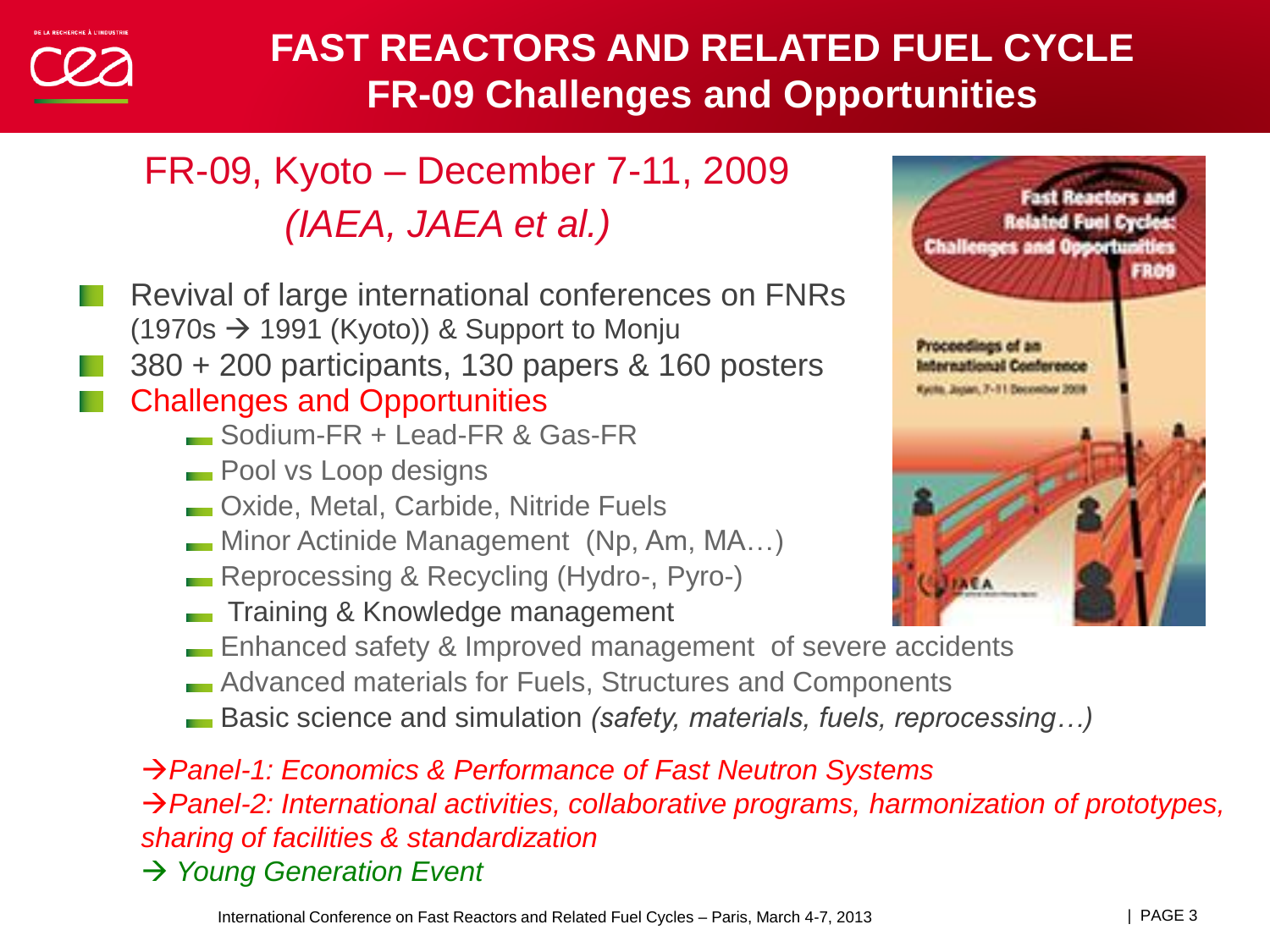## **FAST REACTORS AND RELATED FUEL CYCLE From FR-09 to FR-13**

## A few highlights of international Fast Reactor Development

- 2010, May/August Japan: Restart of MONJU
- 2009-2010 EU SNE-TP ESNII (2011): ASTRID, ALFRED, ALLEGRO & MYRRHA & R&D FP7: CP-ESFR, LEADER, GoFastR, EVOL, ADRIANA, F.BRIDGE, FAIRFUELS…
- 2011 Generation-IV International Forum: *Fast Reactors Common Design/Safety Criteria*
- 2011, March Japan: Tsunami in Tohoku & *Nuclear Accident at Fukushima* Dai-ichi
- 2011, July 21 China: CEFR goes into operation  $\rightarrow$  CFFR-600 (600 MWe) in 2025
- 2012, Dec France: End of Basic Design Phase-1 of Technology Demonstrator ASTRID & Report on  $4<sup>th</sup>$  Generation Nuclear Systems  $\rightarrow$  ASTRID in 2020s
- 2012, Nov. 14-15 Generation-IV International Forum Symposium (ANS W. Mtg, USA)
- 2012-2013 France National Debate on Ecology/Energy Transition
	- $\rightarrow$  Displacing fossile energies & Calling nuclear power into question
	- $\rightarrow$  Integration of nuclear power with renewable energies into a low carbon energy system
- 2013 France National Debate on Geological Repository (CIGEO) for HLLLW
- 2013- end FY Japan: MONJU performance tests & Safety upgrade
- 2014 India: PFBR enters into operation
- 2014 Russia: BN-800 (Beloyarsk-4) start-up & entering into operation in 2015  $\rightarrow$  BN-1200 in 2020s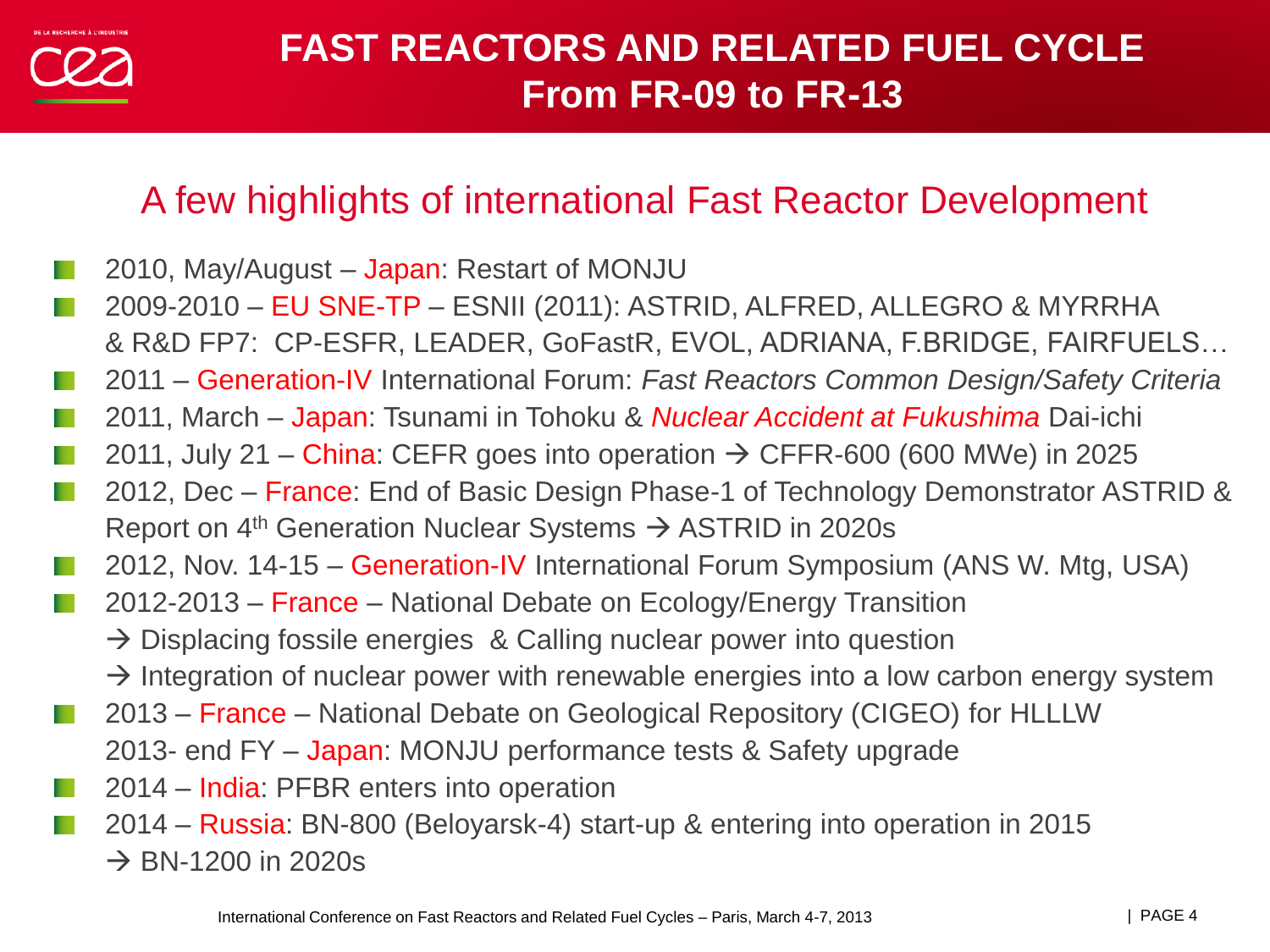## **SODIUM-COOLED FAST REACTORS IN THE WORLD**

18 experimental or prototype Sodium Fast Reactors so far ~400 Reactor x Years of cumulated operation in 2012

## **United States**

- *- EBR-1 1951*
- *- EBR-II (20 MWe) 1963 1994*
- *- FFTF (400 MWth) 1980 2000*

*- Clinch River Project cancelled in 1983*

## **Europe**

- *- Rapsodie (20 MWth) 1967 1983*
- *- DDFR (60 MWth)*
- *- KNK-II (17 MWe) 1978 1991*
- *- Phénix (250 MWe) 1973 2009*
- *- PFR (250 MWe) 1975 1994*
- *- SNR300 (300 MWe) never started*
- *- Superphenix (1200 MWe) 1986 1998*
- *- EFR Project cancelled in 1998*

| <b>■ Japan</b><br>- JOYO (140 MWth)<br>- MONJU (280 MWe) | 1995 $\rightarrow$ |
|----------------------------------------------------------|--------------------|
| ■ Russia & Kazakhstan<br>- BOR-60 (60 MWth)              |                    |
| - BN-350 (90 MWe)                                        | $1973 \div 1999$   |
| - BN-600 (600 MWe)                                       | 1980 $\rightarrow$ |
| - BN-800 (800 MWe)                                       | 2014               |
| <b>■ India</b>                                           |                    |
| - FBTR (40 MWth)                                         | 1985 $\rightarrow$ |
| - PFBR (500 MWe)                                         | 2014               |
| <b>■ China</b>                                           |                    |
| - CEFR (20 MWe)                                          | 2011               |
| - CFR-600 (600 MWe)                                      | 2025               |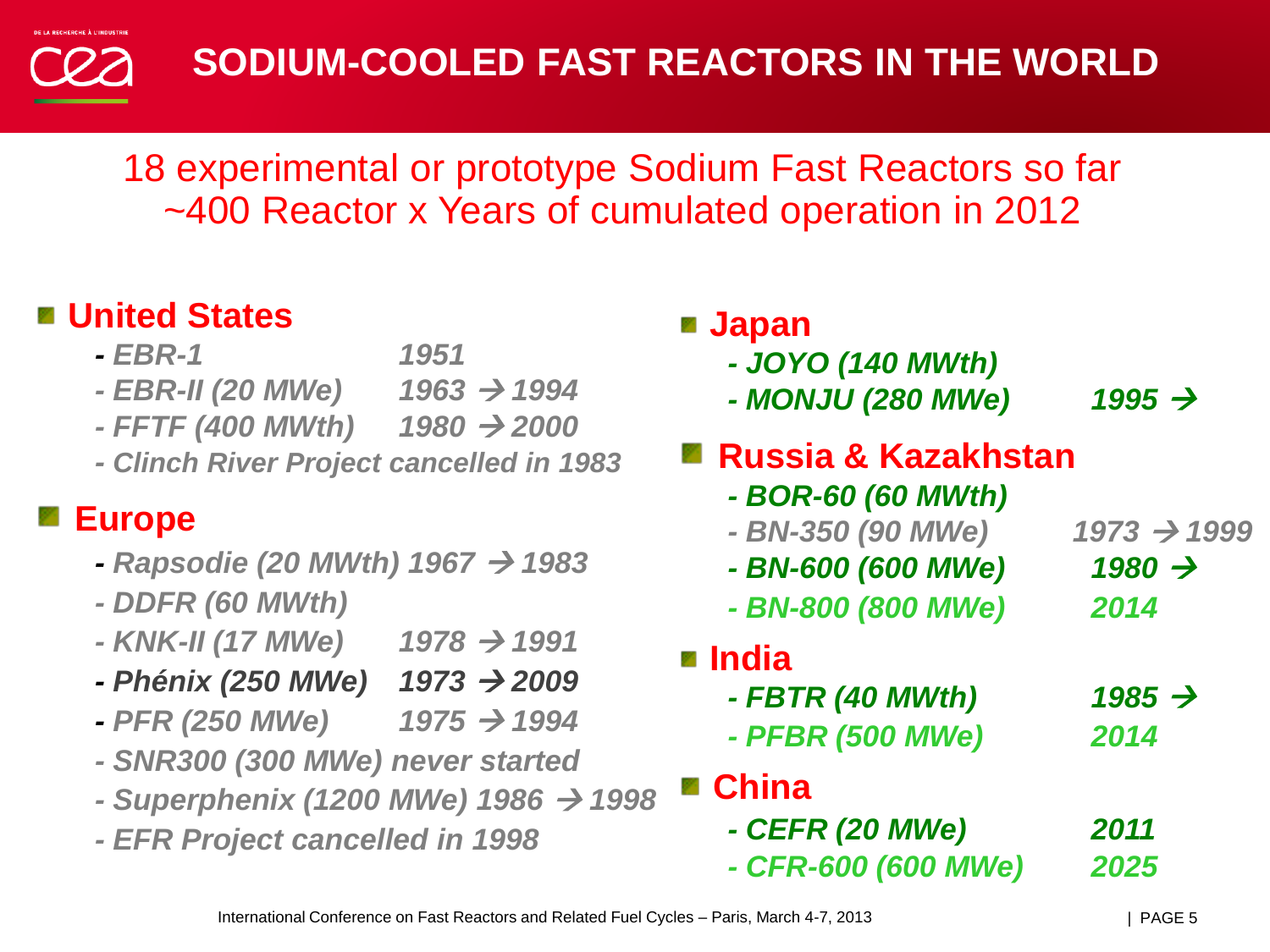**GEN-IV INTERNATIONAL FORUM: 6 SYSTEMS FOR R&D**



**Recognition of the major potential of fast neutron systems with closed fuel cycle for breeding (fissile re-generation) and waste minimization** *(minor actinide burning)*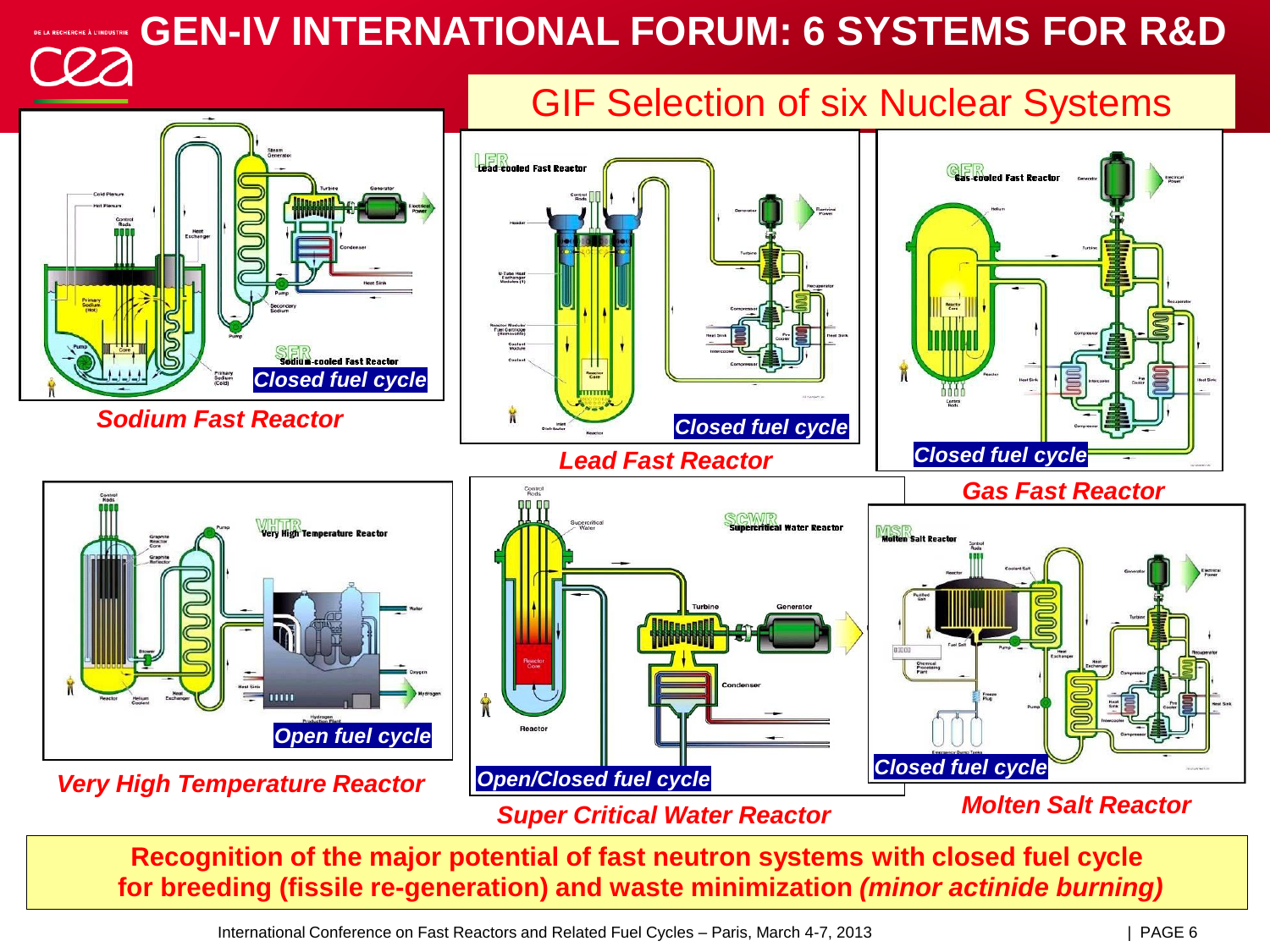## **FAST REACTORS AND RELATED FUEL CYCLE FR13 – Safe technologies and Sustainable Scenarios**

## FR-13, Paris – March 4-7, 2013  *(IAEA, CEA et al.)*

- Updates since FR09, current programs and future prospects
- > 600 participants, 34 countries, 378 papers & 187 posters

#### Safe Technologies & Sustainable Scenarios

- Sodium-FR + Lead-FR & Gas-FR
- T1&2 Advanced reactor designs & Technologies
- T3 Enhanced safety & Improved mgt of severe accidents
- T4&5 Advanced materials for Fuels, Structures & Components
- T6- Reprocessing & Recycling (Hydro-, Pyro-) & Minor Actinide Management (Np, Am, MA…)
- T7 Data, Experiments & simulation *(safety, materials, fuels, reprocessing…)*
- T8 Deployment, scenarios & economics
- T9 Operation and decommisioning
- T10 Professional development & Knowledge management
- *Panel-1: Safety Design Criteria*
- *Panel-2: Sustainability and Advanced Nuclear Fuel Cycle*
- → Young Generation Event

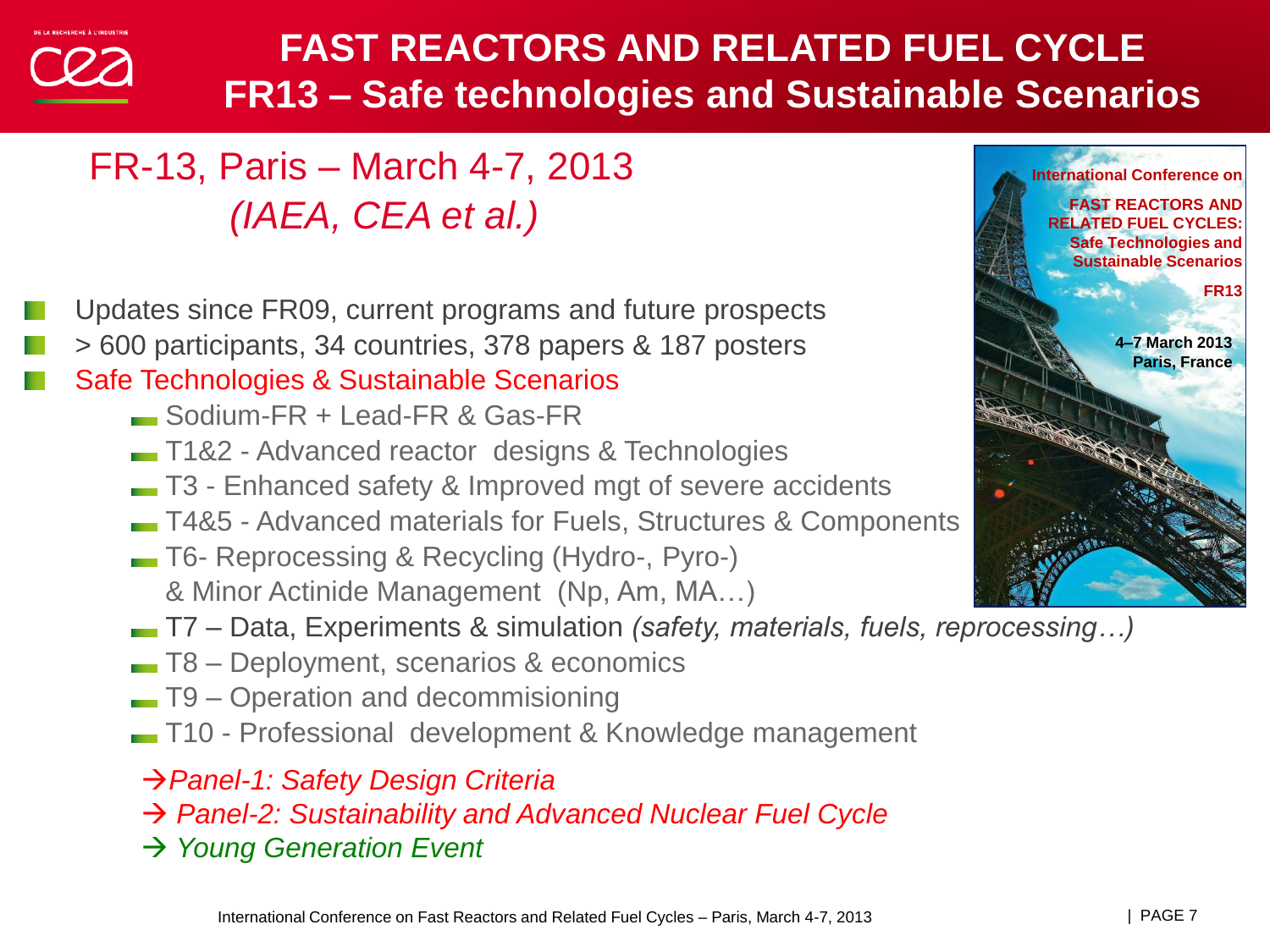## **FAST REACTOR DESIGNS & TECHNOLOGIES: GOALS AND PATHS OF PROGRESS (TRACKS-1&2)**

Integrating SFR feedback experience into near term projects & Preparing the longer term future with Gen-IV Nuclear Systems

#### Main goals and challenges ahead:

- Safety, Security, Economics, Sustainability, Public acceptance
- Improved performances *(availability, operability, fuel burnup, power conversion…)*

#### Wide range of reactor types and candidate technologies

- Sodium Fast Reactors as currently best available technology
- $\rightarrow$  Integrating SFR feedback experience into near term projects
- Preparing the advent of a new generation of SFR *(w. prototypes in 2020s)*
- Lead alloy-, gas-, molten salt- cooled fast reactors...
- $\rightarrow$  Assessing the potential of other types of Fast Neutron Reactors
- **Pool/Loop designs, Power conversion system...**
- Nuclear fuel: oxide, metal, carbide, nitride…
- **Unit size**

## $\rightarrow$  Diversity & Complementarity of National Programmes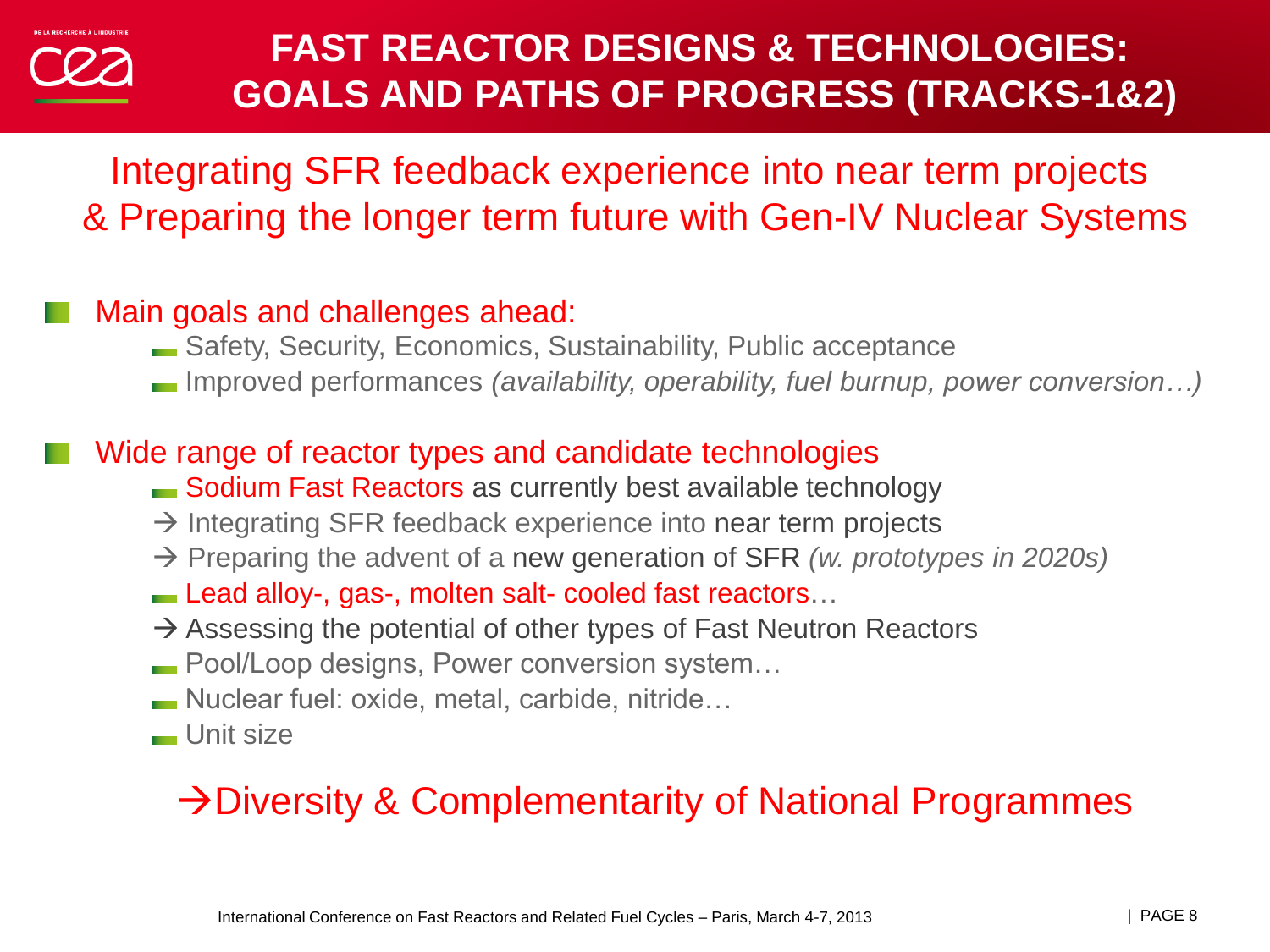## **FAST REACTOR DESIGNS: GOALS AND PATHS OF PROGRESS (TRACK-1)**

## New Builds and New Projects of Fast Neutron Reactors

#### Near term projects of SFRs:

- India: PFBR (500 MWe) (2014, Kalpakkam) *+ 2 CFBR units (500 MWe)* **■ Russia: BN-800 (800 MWe) (2014, Beloyarsk-4)** *→ BN-1200 MBIR* (150 MWth) (~2019)
- China: CFR-600 (600 MWe) (2023)

Near term projects of LFRs:

- Russia: SVBR-100 (100 MWe) (2017)
- **Russia**: BREST-300 (300 MWe) (~2020, Tomsk) → BREST-1200

#### Gen-IV Systems Technology Demonstrators & Prototypes

- France: ASTRID (~ 600 MWe SFR) (2020s) *ESFR (1500 MWe)*
- **Europe:** MYRRHA  $(-50-80$  MWth LBE-FR $)$   $(-2020,$  Mol Belgium $)$
- USA: SMFR (50 MWe)

…

- Rep. of Korea: KALIMER (600 MWe)
- **Europe:** ALFRED  $(-300 \text{ MWth LFR}) \rightarrow$  ELFR
- **Europe:** ALLEGRO  $(-70 \text{ M}$ Wth GFR $)$   $(> 2025, CZ, SK, HR + PL)$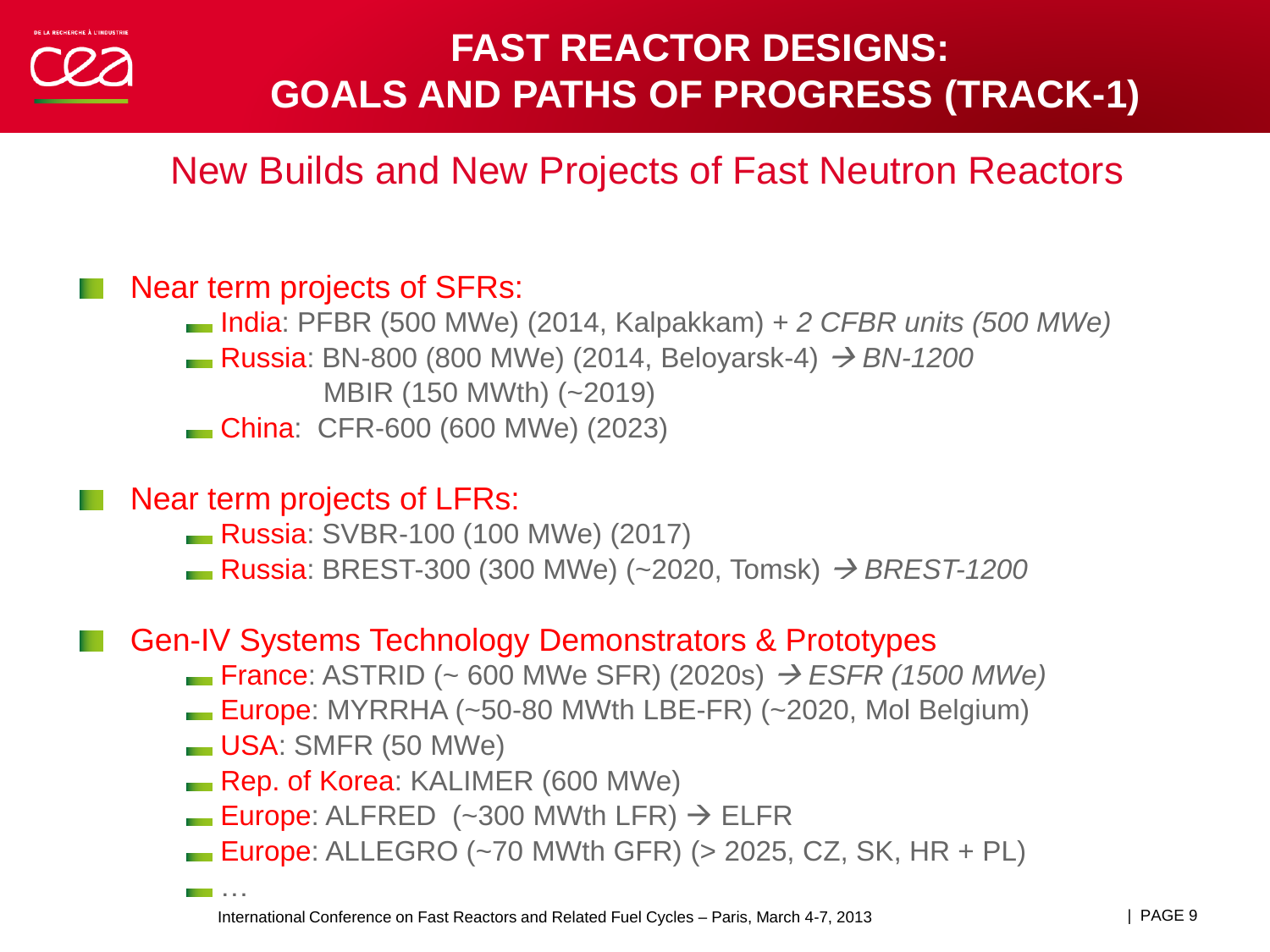## **FAST REACTOR SAFETY: POST-FUKUSHIMA LESSONS & GOALS FOR NEXT-GENERATION REACTORS (TRACK-3)**

## Track-3 & Panel-1

- FNRs to match at least safety goals anticipated for contemporary Gen-III LWRs
- Gen-IV nuclear systems safety goals
- Make best use of past and present reactors' operating feedback
- Improve prevention, management and mitigation for severe accidents
	- Severe nuclear accidents
		- *Low reactivity effect of coolant void*
		- *Practical elimination of core compaction & prompt criticality*
		- *Efficient & Reliable decay heat removal*
		- *Advanced core catcher technology*
	- **Large chemical accidents** 
		- *Sodium/Water, Sodium/Water/Air*
		- *Robust protection of sodium systems and steam generator technologies?*
		- → Gas power conversion systems: nitrogen, SC-CO<sub>2</sub>*…*? Related R&D needs?

#### Post Fukushima lessons

- Better integrate external hazards/events into safety analysis *(air plane crashes, earthquakes, flooding…)*
- Revisiting safety framework *(beyond design basis accidents, residual risks, practical exclusion, cliff-edge effects…)*
- Improve emergency preparedness *(off-site power supply and cooling capabilities)*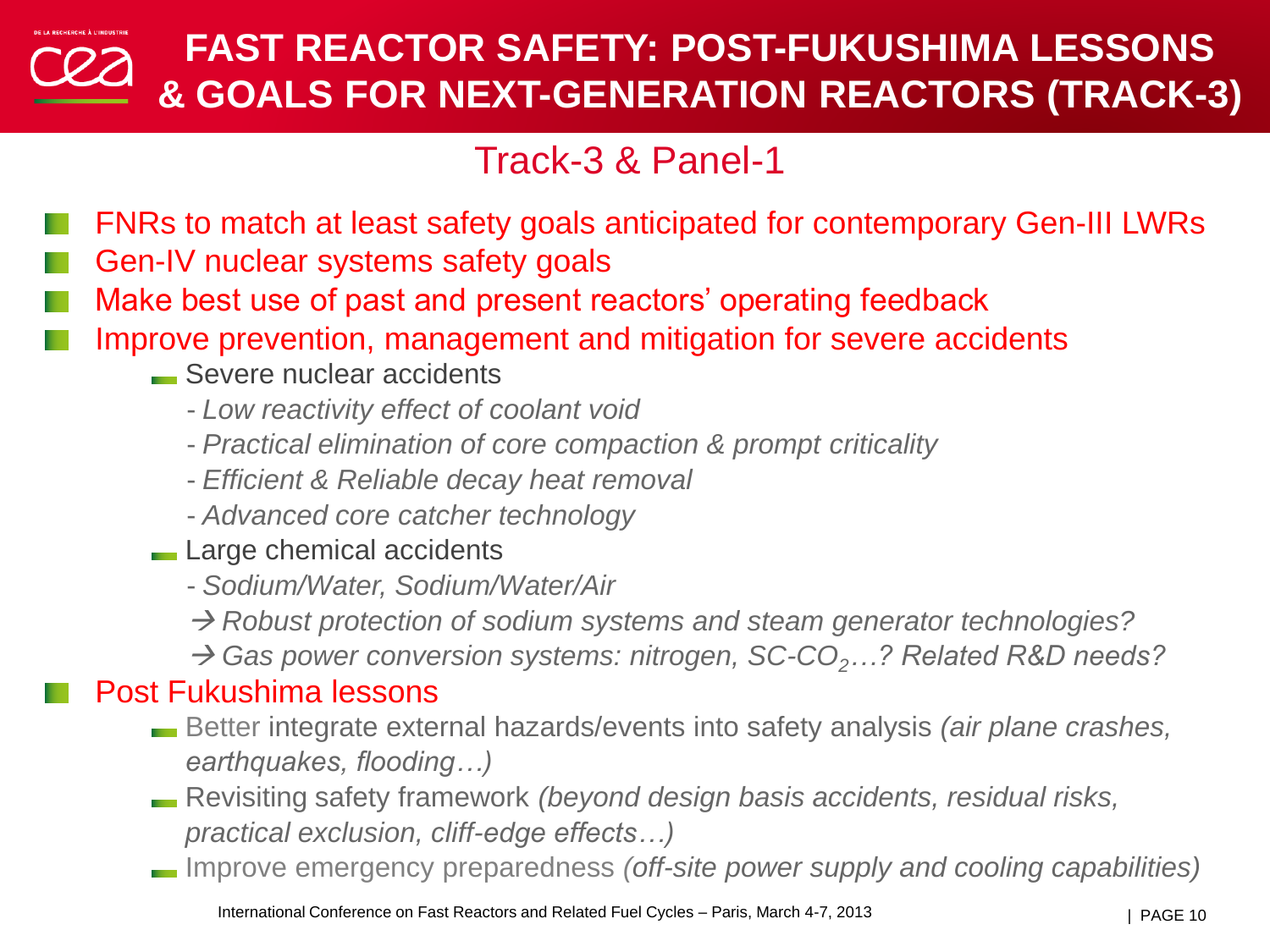## **FAST REACTOR SAFETY: POST-FUKUSHIMA LESSONS & GOALS FOR NEXT-GENERATION REACTORS (TRACK-3)**

## Track-3 & Panel-1

#### Enhanced Safety/Reliability of operation

- Enhanced/Extended principles of Defence-in-Depth principles
- **Extended surveillance/monitoring/safequards**
- **In Service Inspection & repair (ISIR)**
- Redundant & diversified safety systems *(Active, Passive, "Natural safety"…)*
- Improved detection *(gas bubbles, sodium/water interaction, cladding failure…)*
- **IMPROVED PROVENTION**, detection & repair of sodium leaks
- *Innovative instrumentation + Post accidental instrumentation*

#### Examples of application of extended safety approaches

- MONJU Safety upgrade + Safety demonstrations
- JSFR, BN-1200, ASTRID…
- $\overline{\phantom{a}}$  AI FRFD  $\rightarrow$  FI FR
- …

#### Progress toward a harmonized safety framework

 $\rightarrow$  Gen-IV Forum Initiative on SFR "Common Design/Safety Criteria" Enhancing international cooperation on safety related research

## $\rightarrow$  Papers from IAEA, Europe, India, Russia, USA...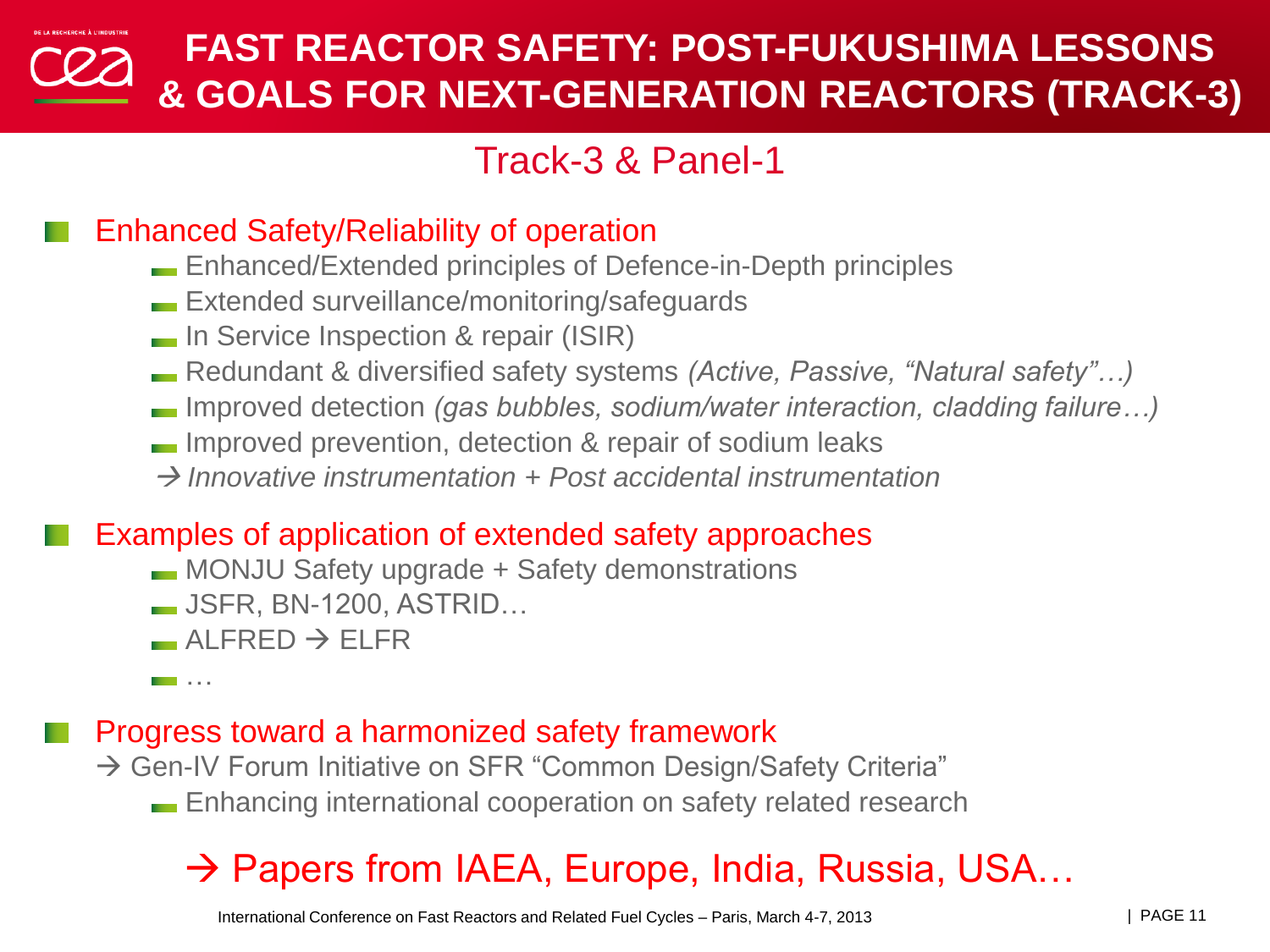## **FAST REACTOR MATERIALS: ACHIEVEMENTS AND NEW CHALLENGES (TRACK-4)**

## Fast Reactor Materials: Achievements and New Challenges

#### Structural materials with improved resistance *(HT, dpa, corrosion, 60y lifetime…)*

- **Advanced Austenitic Steels**
- Advanced Ferritic/Martensitic Steels
- Understanding ageing mechanisms *(creep, fatigue, creep-fatigue…)*

#### Low swelling steels for fuel cladding

- **Advanced Austenitic Steels**
- Advanced Ferritic and Ferritic/Martensitic Steels
- Oxide Dispersed Strengthened Steels *(ODS)*
- $\blacksquare$  SiC<sub>f</sub>SiC
- *+* Good internal and external corrosion resistance
- + Compliance with reprocessing processes

## 9 Cr F/M steel for large components *(Steam Generator…)*

Codification research for mechanical design in progress

#### Gen-IV systems specific materials issues

- **SFR:** alternative coatings for the replacement of stellite
- **LFR: control of steel corrosion in lead-alloys**
- GFR: SiC<sub>f</sub>SiC as fuel cladding, 9 Cr F/M steel for the vessel, Ni-alloys for  $HX...$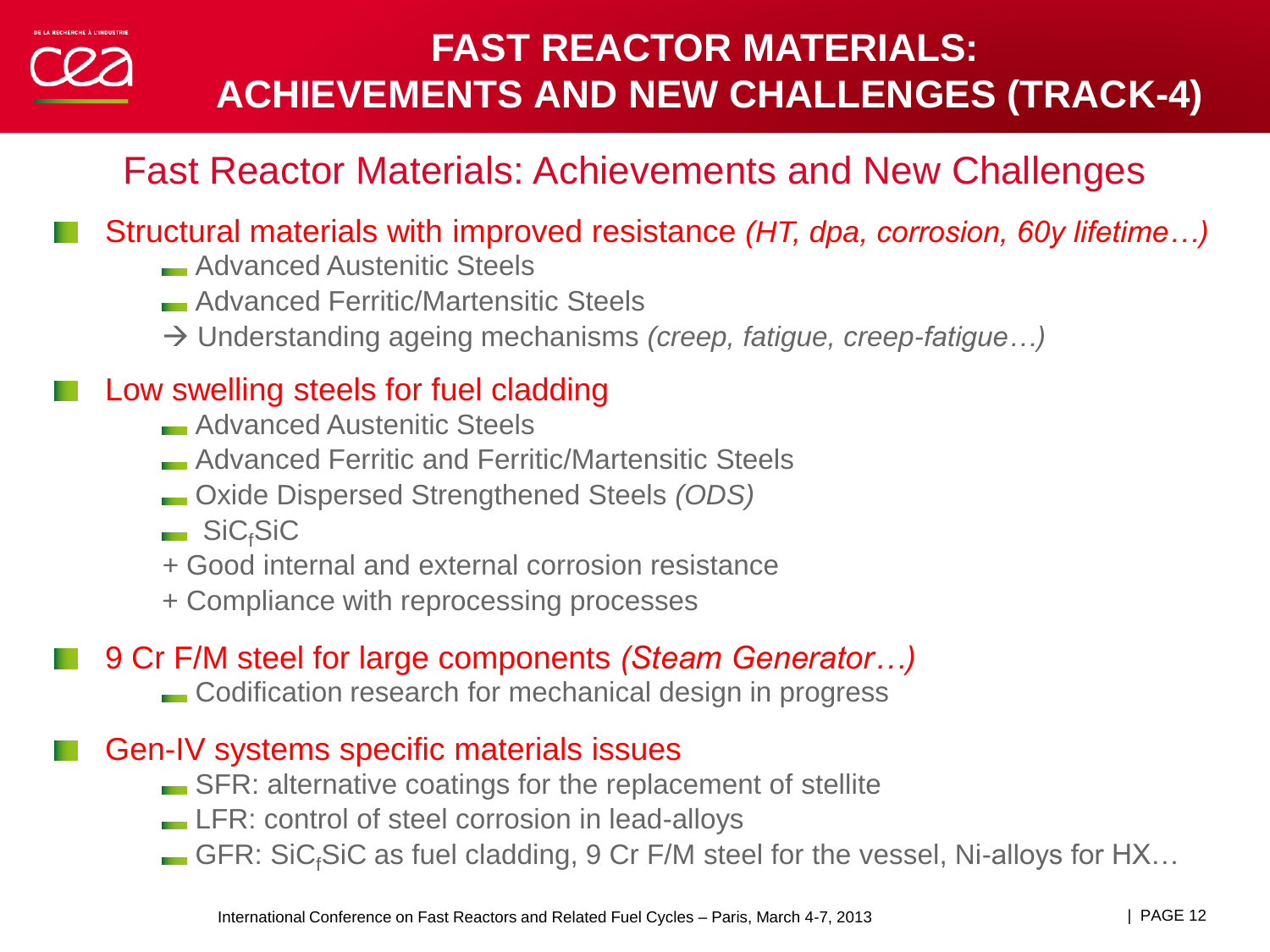## **FAST REACTOR FUELS AND FUEL CYCLES: DEVELOPMENT & EXPERIMENTS (TRACKS-5 & 6)**

## Fast Reactor Fuels & Fuel cycle processes

#### Flexible actinide management

- **Efficient Burning/Breeding of plutonium**
- Security *(Non-proliferation…)*
- Managing minor actinides? *(cost/benefit…)*

#### Nuclear fuel performance

- High burn-up, long fuel irradiation campaign
- Low swelling cladding steel *(F/M Steels, ODS…)*

#### Novel fuel technologies

- **Heterogeneous fertile/fissile fuels**
- Metal *(USA, China, India, Rep. of Korea…)*
- **Carbide, nitride fuels**

#### Transmutation fuels

Minor actinide bearing fuels *(fabrication, performance, reprocessing…)*

#### Timeline for Advanced Fuel Cycle Demonstrations?

- Medium term (2020s…)
- $\blacksquare$  Long term for breakthroughs ( $\sim$ mid of 21<sup>st</sup> century)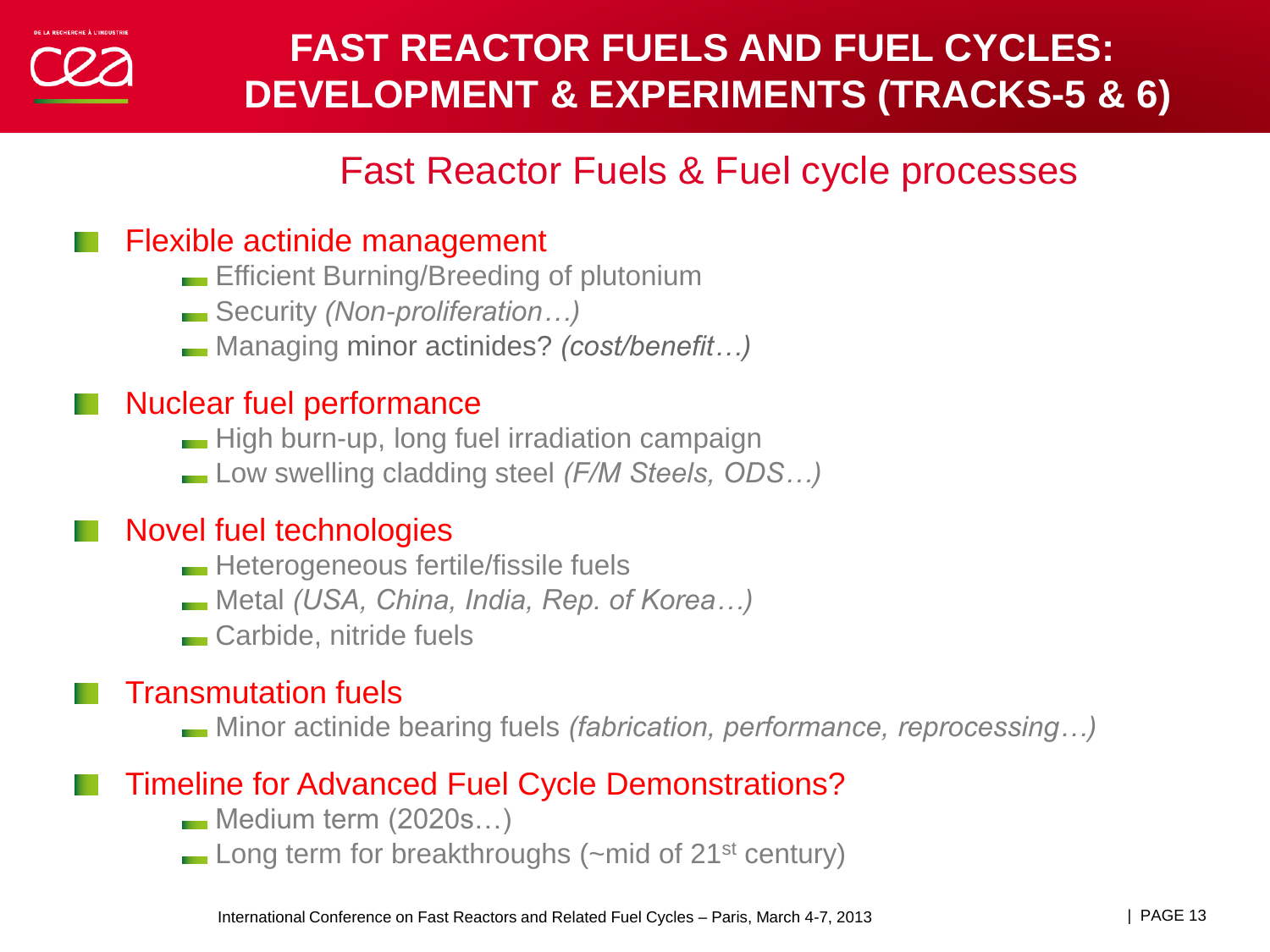**DATA, EXPERIMENTS & ADVANCED SIMULATION (TRACK-7)**

## Modelling & Numerical Simulation

#### Advanced numerical simulation

- Design studies *(neutronics & thermalhydraulics)*
- Safety/Severe accidents Analyses
- Nuclear fuel
- Significant international benchmarks: AIEA, NEA, GIF, bilateral collaboration
- More intensive and standard utilisation of Monte-carlo simulation techniques
- Priority research on decay heat removal, prevention-mitigation of severe accidents
- $\rightarrow$  Numerical demonstration of SFR passive core cooling by natural convection
- Availability of reactor data *(Superphenix…)* to qualify computational tools used for operating transient analyses of Gen-IV SFR designs

## Path for progress

- **Multi-physics coupling**
- **High performance computing**
- **Reduction of uncertainties**

#### Modelling extension to more basic phenomena

- **Landon Understanding and modelling of more basic phenomena**
- Extension of numerical simulation versatility and predictability
- Adjustment of associated experimental programs *(analytical research, validation…)*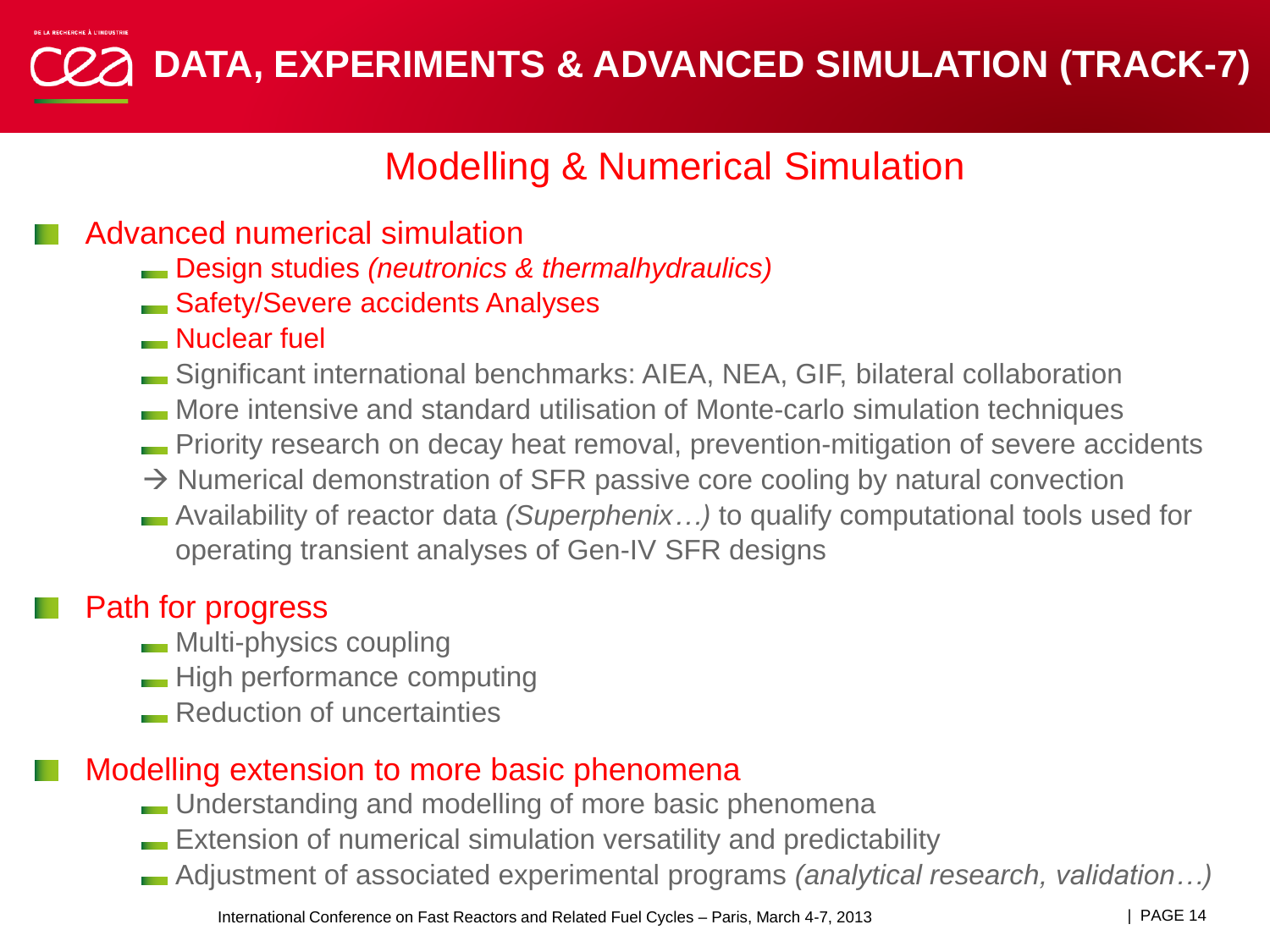## **FAST REACTOR DEPLOYMENT, SCENARIOS AND ECONOMICS (TRACK-8)**

## Fast Reactor Desirable Features & Plans for Deployment

#### Economic competitiveness

- Safe and reliable operation
- 60 year lifetime with high availability factor

### Physical protection

## Non proliferation

- **Safeguards**
- **International Centers of Fuel Cycle Services**
- **Minor Actinide Management**

#### Plans for deployment

- $-$  100% FNRs or Symbiotic FNR/LWR fleet?
- China: from CEFR (25 MWe) in 2011 to CFR-600 (600 MWe) in 2023 + CFR-1000 (1000 MWe) and 240 GWe in 2050 *(out of 400 GWe NPPs)*
- Russia: from BN-600 & BN-800 to 14 GWe by 2030 & 34 GWe by 2050 *(out of 100-140 GWe NPPs)*
- $\blacksquare$  India: from FBTR to PFBR (500 MWe) + 2 x CFBR (500 MWe) + MFBRs (1000 MWe) from carbide to oxide fuels towards with metallic fuel w. pyroprocessing + Thorium?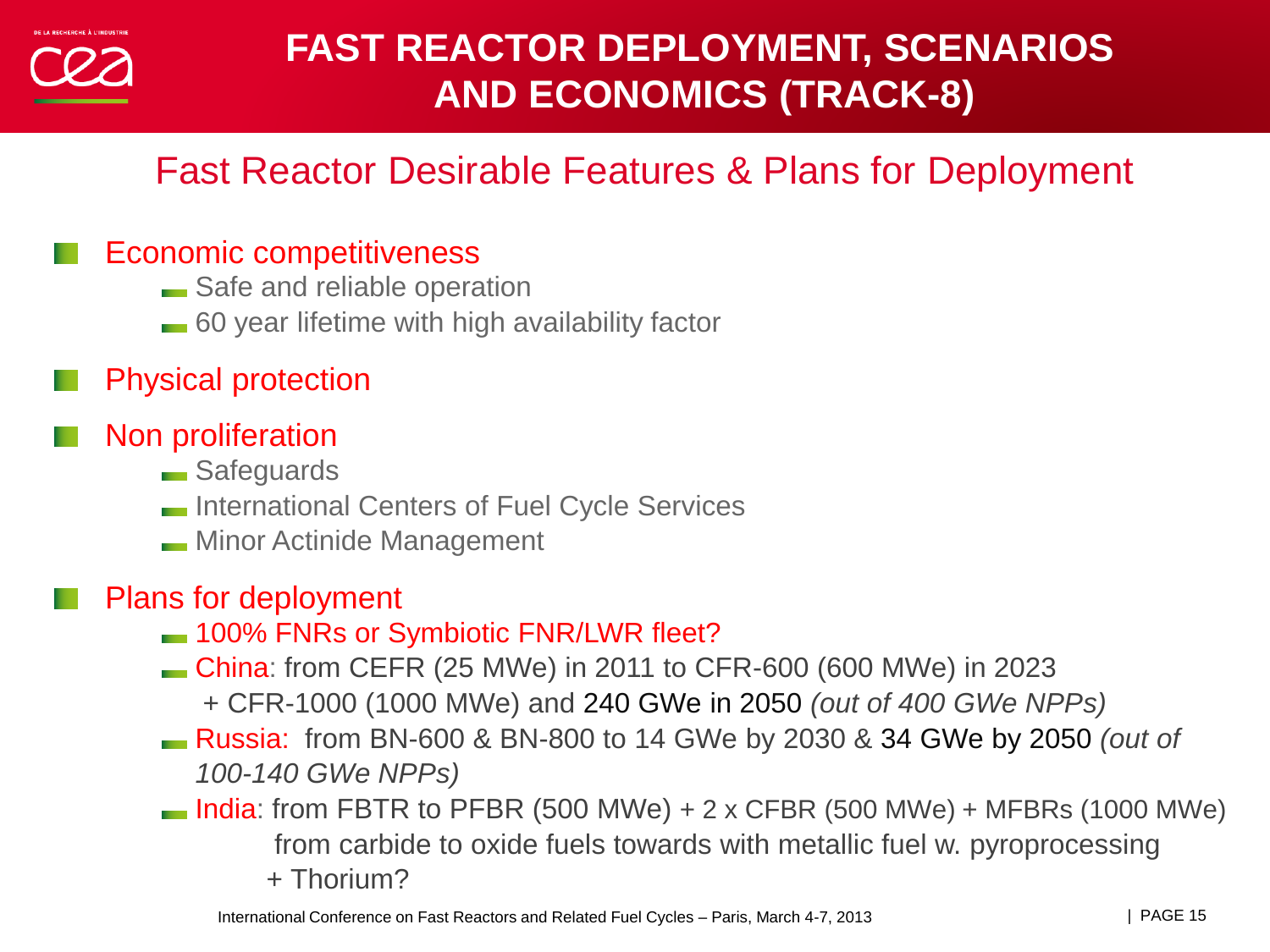

## **FAST REACTOR OPERATION AND DECOMMISSIONING: INTERNATIONAL EXPERIENCE (TRACK-9)**

## Extended Feedback of Sodium Fast Reactor Operation

#### Operation of SFR is an industrial reality

- **26 years of operation experience in FBTR,**
- **30 years of operation experience in BN 600,**
- **Life extension in preparation for both reactors,**
- **Reprocessing and multiple-recycling demonstrations in Phenix**
- **Inspection and repair under sodium (Joyo...)**
- Replacement of large components (Phenix...)

#### Targets for improvements

- **Low activation and purity control of primary sodium**
- In service inspection and repair *(Ultrasonic sensors, Xtomography…)*
- **Under sodium imaging**
- Shortened fuel handling outage *(simplication of process, reliable equipment…)*
- Instrumentation *(surveillance, safety, safeguards + post accidental)*

#### Significant feedback from SFR decommissioning

- Minimization of radioactive waste and radioactive effluents
- **Minimization of doses to workers**
- *Advanced dismantling techniques*
- **Disposal of waste generated**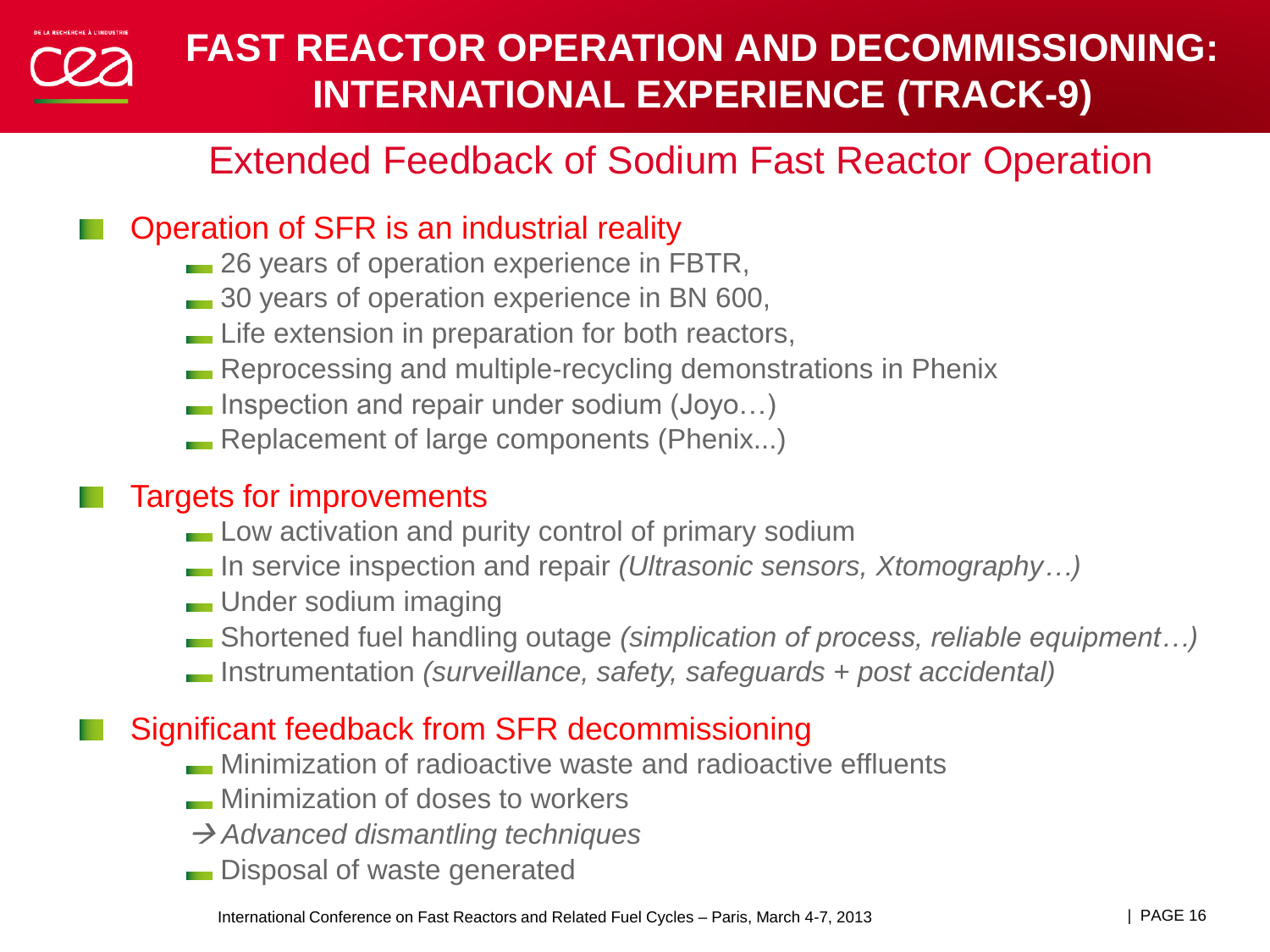

## Education & Training

#### Active to support Education and Training on SFRs worlwide

- Attractiveness of Gen-IV nuclear systems *(challenging scientific topics, projects of technology demonstrators and prototypes, international dimension…)*
- Sharing information through experimental studies or operation feedback
- **Sharing a standardized information on safety**
- **Development of dedicated simulators**
- $\rightarrow$  Supported by schools, seminars, workshops, exchanges of professors

#### Knowledge preservation and management

- **Data preservation programs for FFTF in the U.S., Superphenix in France ...**
- IAEA FR knowledge preservation inititiative (FR-KOS application)
- How to attain higher levels of KM maturity in a FR R&D organisation?

#### Examples of new Education & Training activities

- The ENEN-III project: European Fission training schemes on GenIV reactors
- Knowledge passing in France in the perspective of the next –generation SFR demonstrator ASTRID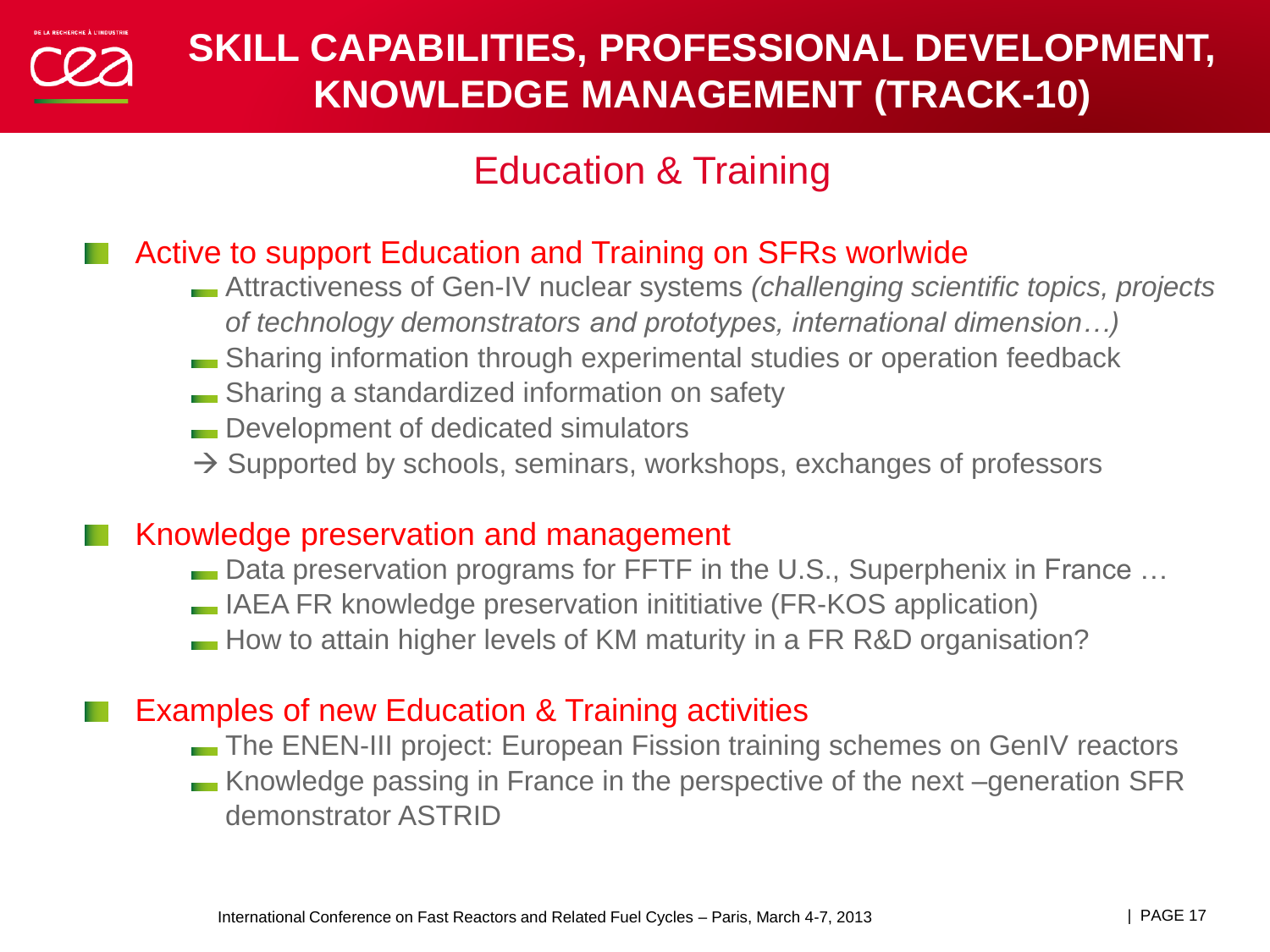

## Panel-2 (March 5, 15:30-17:30)

#### Fast Neutron reactors with a closed fuel cycle

- A vision of sustainable nuclear power: effective utilization of  $^{238}U$  as Pu & mitigation of long lived high level waste burden
- $\rightarrow$  An institutional priority for Uranium-poor nuclear countries
- A vision of TRU burner for HLW minimization in Uranium rich countries

#### Dimensions of sustainability

- **Effective utilization of uranium**
- Minimization of ultimate HLW burden *(decay heat, radiotoxicity…)*
- Safety, Security (non-proliferation, resistance to external aggressions…)
- Economics, social & environmental impacts, public acceptance…

## Country-dependent goals

- **Breeding:** maximum for China, India (+ Russia ?)
	- breakeven for France & other historical nuclear countries
- **Doubling time:** minimum for China, India (+ Russia ?)
	- $\rightarrow$  High power density  $\rightarrow$  Efficient cooling required
- **Fuel recycling:** recycle of UPu only
- + partial or integral recycle of Minor Actinides

## *Towards varied types of Fast Neutron Reactors & Closed fuel cycles?*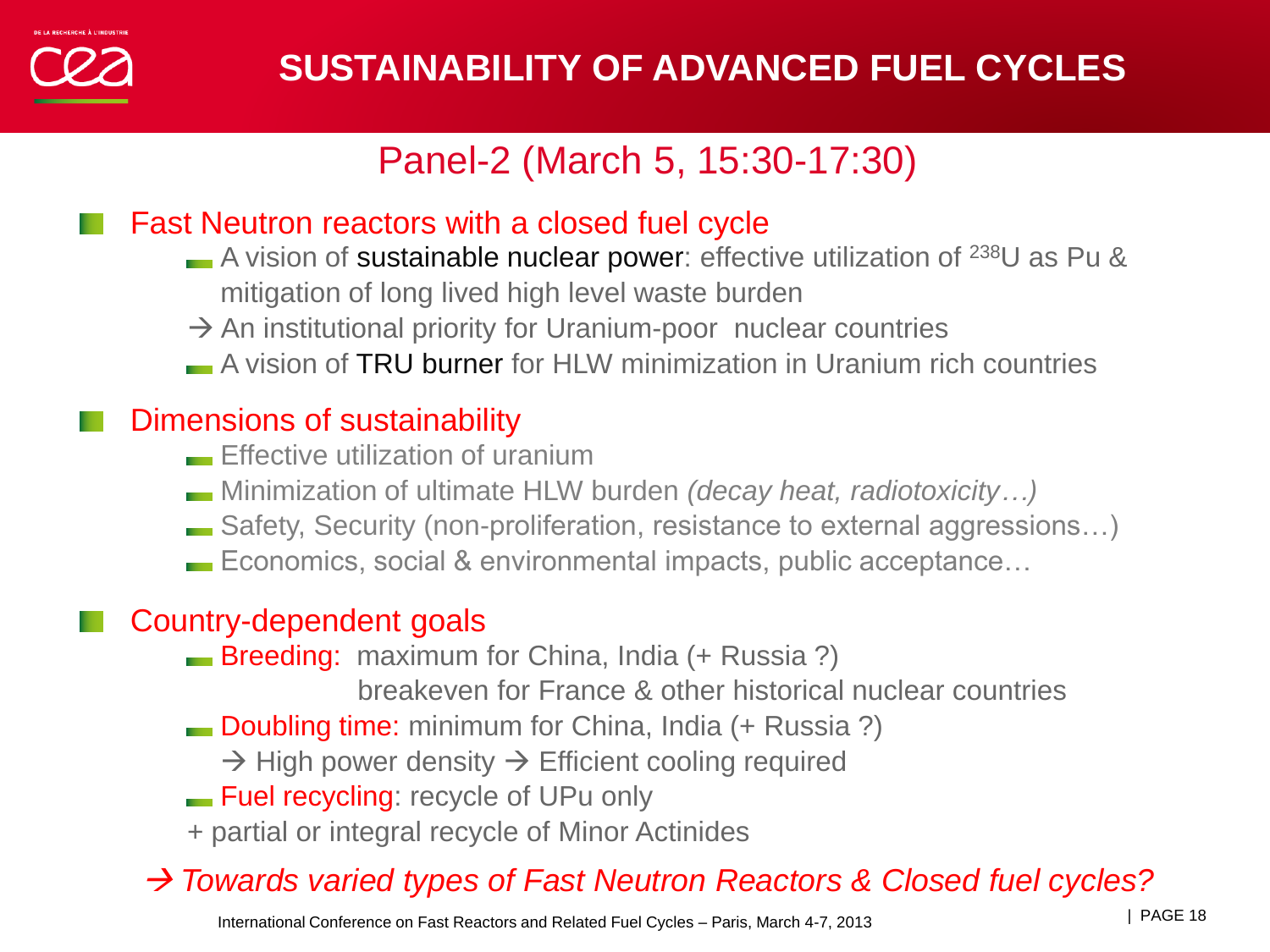

## YGE (March 7, 13:30-15:10)

#### FR13 Video Contest

- Ksenia **Lipkina** *(Russia) – Inert Matrix Fuels*
- Emmanuel **Mathe** *(France) – Sodium Aerosols: hazards & management*
- Yoshiro **Nishioka** *(Japan) – Sodium Fast Reactor Safety*
- Eugeny **Varseev** *(Russia) – Corrosion Control in Lead Fast Reactors*
- Daniel **Weißbach** *(Gernany) – Another Look at Molten Salt Reactors*

#### Young Generation "Side-Event" (March 6, 13:30-17:20)

- Young Generation's visions for the future of nuclear power
- **Missions and role of Fast Neutron Reactors**
- Safety, Sustainability, Innovation, Public Acceptance, Simulation, International Cooperation, Education & Training…
- *+ Dinner hosted by CEA for participants in the Young Generation Side Event*

#### Young Generation Event (March 7, 13:30-15:10)

- **Reporting from the YG "Side-Event" in a plenary session**
- **Debate with the audience**

·

**Conclusions reported during the closing ceremony**